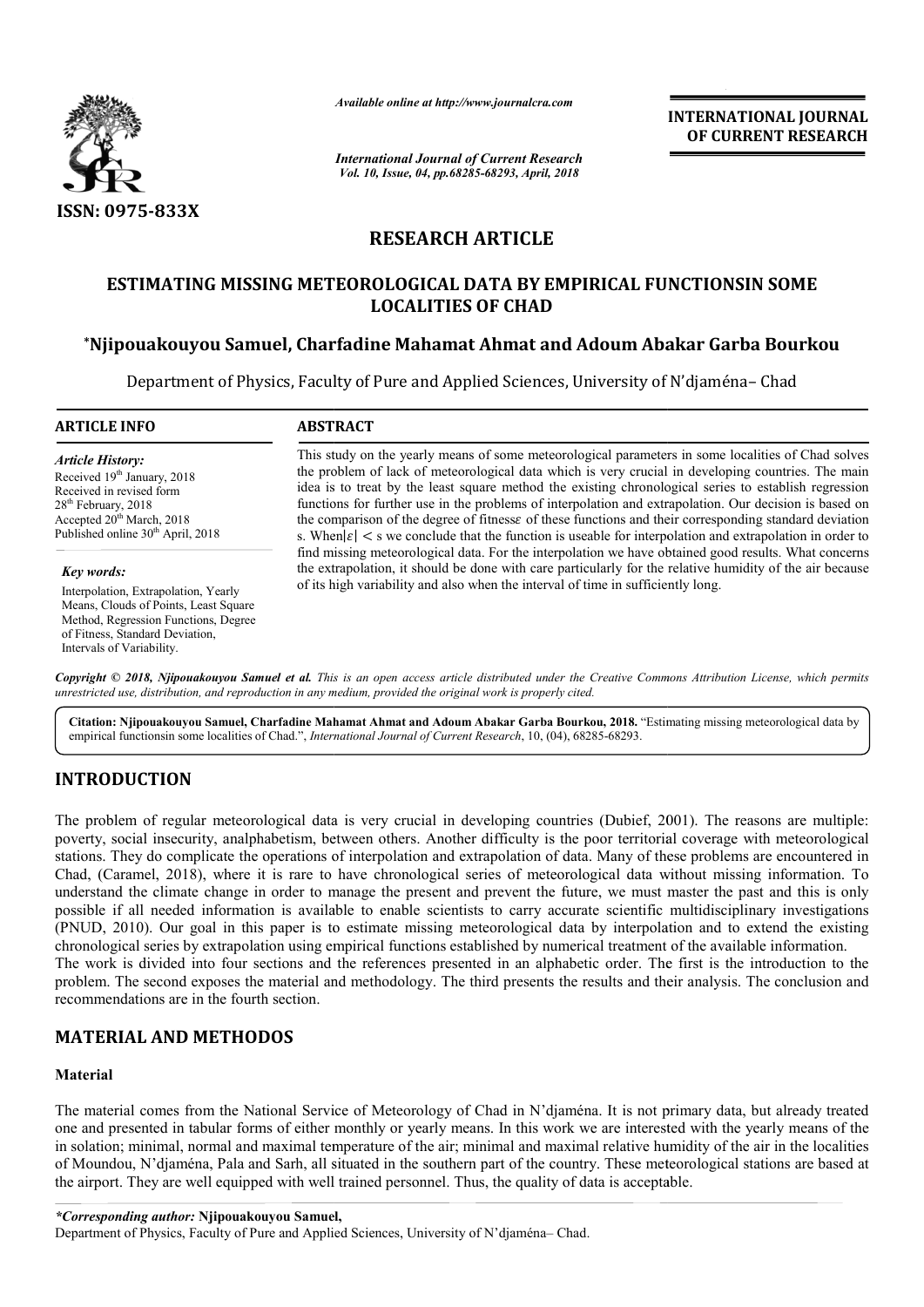A first data screening has permitted us to eliminate none coherent one. The periods of coverage generally go from 1971 to 2004, but many of them start around 1980.

## **Methodology**

First, experimental points  $M(t,X)$  are plotted in a coordinate axes with the time t on the abscissa and  $X$  – on the ordinates. X is the yearly mean of the considered parameter. Then, the configuration of the clouds of points is analyzed to find out the form of the relationship  $X(t)$ . At last, the least square method is applied to find the analytic expression of  $X(t)$ . To facilitate computations, put 1988 for  $t = 0$ . Then 1987 corresponds to  $t = -1$ , 1986, to  $t = -2$ , and so on, 1971, to  $t = -17$ . 1989 corresponds to  $t = 1$ , 1990, to  $t =$ 2, and so on, 2004, to  $t = 16$ . The interpolation and extrapolation are realized using  $X(t)$ . For t included in the period of investigation, it is the interpolation. For t situated outside this period and earlier 1971, it is the backward extrapolation and for t after 2004–the forward extrapolation. For each year, the value of standard deviation, s, and the absolute value of the degree of fitness of each formula, i.e. the difference between experimental data,  $X_{exp}$ , and its corresponding theoretical value  $X_{th}$ ,  $|\varepsilon|$  =  $|X_{exp} - X_{th}|$ , are calculated. Comparing s and | $\varepsilon$ |permits us to decide on the validity of the formula X(t) and its implementation in operational works. If $|\varepsilon|$  <s, the model is acceptable and its implementation possible. Inversely.

## **Results and analysis**

In the text, X will be replaced by its corresponding parameter: I, T, and f for the insolation, temperature and relative humidity of the air, respectively.

### **Insolation, I(t) in hours.**

The established linear regression functions are.

| For Moundou: $I(t) = 0.00094t + 7.8$ .   | (3.1) |
|------------------------------------------|-------|
| For N'djaména: $I(t) = 0.01526t + 8.6$ . | (3.2) |
| For Pala: $I(t) = -0.0328t + 7.8$ .      | (3.3) |
| For Sarh: $I(t) = 0.00558t + 7.3$ .      | (3.4) |

The results of simulations are presented in Table 3.1.

| Years | t              |           | Moundou  |                  |                  | N'djaména  |          |                  |                  | Pala      |          |                 |        | Sarh                  |          |                  |        |
|-------|----------------|-----------|----------|------------------|------------------|------------|----------|------------------|------------------|-----------|----------|-----------------|--------|-----------------------|----------|------------------|--------|
|       |                | $I_{exp}$ | $I_{th}$ | $ \varepsilon $  | ${\bf S}$        | $I_{\exp}$ | $I_{th}$ | $ \varepsilon $  | ${\bf S}$        | $I_{exp}$ | $I_{th}$ | $ \varepsilon $ | $\,$ s | $I_{\underline{exp}}$ | $I_{th}$ | $ \varepsilon $  | $\,$ s |
| 1971  | $-17$          |           |          |                  |                  |            |          |                  |                  | 8.4       | 8.4      | 0.0             | 1.5    |                       |          |                  |        |
| 1972  | $-16$          |           |          |                  |                  |            |          |                  |                  | 8.4       | 8.3      | 0.1             | 1.2    |                       |          |                  |        |
| 1973  | $-15$          |           |          |                  |                  |            |          |                  |                  | 8.2       | 8.3      | 0.1             | 1.4    |                       |          |                  |        |
| 1974  | $-14$          |           |          |                  |                  |            |          |                  |                  | 8.2       | 8.3      | 0.1             | 1.4    |                       |          |                  |        |
| 1975  | $-13$          | 8.0       | 7.8      | 0.2              | 2.0              |            |          |                  |                  | 8.2       | 8.2      | 0.0             | 1.6    |                       |          |                  |        |
| 1976  | $-12$          |           | 7.8      |                  |                  |            |          |                  |                  |           | 8.2      |                 |        |                       |          |                  |        |
| 1977  | $-11$          |           | 7.8      |                  |                  |            |          |                  |                  |           | 8.2      |                 |        |                       |          |                  |        |
| 1978  | $-10$          |           | 7.8      |                  |                  |            |          |                  |                  |           | 8.1      |                 |        |                       |          |                  |        |
| 1979  | $-9$           |           | 7.8      |                  |                  |            |          |                  |                  |           | 8.1      |                 |        |                       |          |                  |        |
| 1980  | $-8$           |           | 7.8      |                  |                  |            |          |                  |                  |           | 8.1      |                 |        |                       |          |                  |        |
| 1981  | $-7$           |           | 7.8      |                  |                  |            |          |                  |                  |           | 8.0      |                 |        |                       |          |                  |        |
| 1982  | $-6$           |           | 7.8      |                  |                  |            |          |                  |                  |           | 8.0      |                 |        |                       |          |                  |        |
| 1983  | $-5$           | 7.8       | 7.8      | 0.0              | 2.1              |            |          |                  |                  |           | 8.0      |                 |        | 7.0                   | 7.3      | 0.3              | 1.1    |
| 1984  | $-4$           | 8.1       | 7.8      | 0.3              | 0.8              |            |          |                  |                  |           | 7.9      |                 |        | 7.4                   | 7.3      | 0.1              | 0.9    |
| 1985  | $-3$           | 7.4       | 7.8      | 0.4              | 0.8              | 8.2        | 8.6      | 0.4              | 1.6              |           | 7.9      |                 |        | 7.0                   | 7.3      | 0.3              | 1.2    |
| 1986  | $-2$           | 7.9       | 7.8      | 0.1              | 1.3              | 8.8        | 8.6      | 0.2              | 1.1              |           | 7.9      |                 |        | 7.4                   | 7.3      | 0.1              | 1.1    |
| 1987  | $-1$           | 7.9       | 7.8      | 0.1              | 1.1              | 9.1        | 8.6      | 0.5              | 1.0              |           | 7.8      |                 |        | 7.6                   | 7.3      | 0.3              | 1.0    |
| 1988  | $\theta$       | 7.7       | 7.8      | 0.1              | 1.5              | 8.4        | 8.6      | 0.2              | 1.5              | 7.9       | 7.8      | 0.1             | 1.6    | 7.3                   | 7.3      | 0.0              | 1.3    |
| 1989  | $\mathbf{1}$   | 8.4       | 7.8      | 0.6              | 1.4              | 8.9        | 8.6      | 0.3              | 1.2              |           | 7.8      |                 |        | 7.5                   | 7.3      | 0.2              | 1.3    |
| 1990  | $\overline{2}$ | 8.6       | 7.8      | 0.8              | 0.7              | 9.0        | 8.6      | 0.4              | 1.2              | 8.2       | 7.7      | 0.5             | 1.0    | 7.8                   | 7.3      | 0.5              | 1.0    |
| 1991  | $\overline{3}$ | 7.7       | 7.8      | 0.1              | 1.4              | 8.6        | 8.6      | 0.0              | $\overline{1.2}$ | 7.6       | 7.7      | 0.1             | 1.1    | 6.8                   | 7.3      | 0.5              | 1.3    |
| 1992  | $\overline{4}$ | 6.8       | 7.8      | 1.0              | 1.7              | 7.8        | 8.7      | 0.9              | 1.7              | 7.1       | 7.7      | 0.6             | 1.8    |                       | 7.3      |                  |        |
| 1993  | 5              | 7.4       | 7.8      | 0.4              | 0.8              | 8.9        | 8.7      | 0.2              | 0.9              | 8.4       | 7.6      | 0.8             | 0.9    | 7.7                   | 7.3      | 0.4              | 0.9    |
| 1994  | 6              | 7.4       | 7.8      | 0.4              | 1.8              | 8.8        | 8.7      | 0.1              | 1.3              | 7.6       | 7.6      | 0.0             | 1.5    | 7.5                   | 7.3      | 0.2              | 1.2    |
| 1995  | $\overline{7}$ | 7.6       | 7.8      | $\overline{0.2}$ | $\overline{1.2}$ | 9.0        | 8.7      | $\overline{0.3}$ | 1.2              | 8.2       | 7.6      | 0.6             | 1.6    | 7.1                   | 7.3      | $\overline{0.2}$ | 1.3    |
| 1996  | 8              | 7.9       | 7.8      | 0.1              | 1.3              | 9.0        | 8.7      | $\overline{0.3}$ | 1.2              | 6.9       | 7.5      | 0.6             | 1.7    | 7.3                   | 7.3      | $\overline{0.0}$ | 0.9    |
| 1997  | 9              | 7.5       | 7.8      | 0.3              | 1.4              | 8.3        | 8.7      | 0.4              | 0.9              | 7.2       | 7.5      | 0.3             | 1.4    | 7.2                   | 7.4      | 0.2              | 1.1    |
| 1998  | 10             | 7.7       | 7.8      | 0.1              | 1.5              | 8.5        | 8.8      | 0.3              | 1.5              |           |          |                 |        | 7.5                   | 7.4      | 0.1              | 1.5    |
| 1999  | 11             | 8.0       | 7.8      | 0.2              | 1.7              | 8.9        | 8.8      | 0.1              | 1.6              |           |          |                 |        | 6.9                   | 7.4      | 0.5              | 1.6    |
| 2000  | 12             | 7.8       | 7.8      | 0.0              | 1.7              | 9.3        | 8.8      | 0.5              | 1.1              |           |          |                 |        | 7.4                   | 7.4      | 0.0              | 1.5    |
| 2001  | 13             |           | 7.8      |                  |                  | 9.0        | 8.8      | 0.2              | 1.5              |           |          |                 |        | 7.6                   | 7.4      | 0.2              | 1.4    |
| 2002  | 14             |           | 7.8      |                  |                  | 8.9        | 8.8      | 0.1              | 1.1              |           |          |                 |        | 7.4                   | 7.4      | 0.0              | 1.1    |
| 2003  | 15             |           | 7.8      |                  |                  | 8.7        | 8.8      | 0.1              | 1.3              |           |          |                 |        | 7.8                   | 7.4      | 0.4              | 1.1    |
| 2004  | 16             | 7.5       | 7.8      | 0.3              | 1.4              | 8.8        | 8.8      | 0.0              | 1.1              |           |          |                 |        | 7.1                   | 7.4      | 0.3              | 1.2    |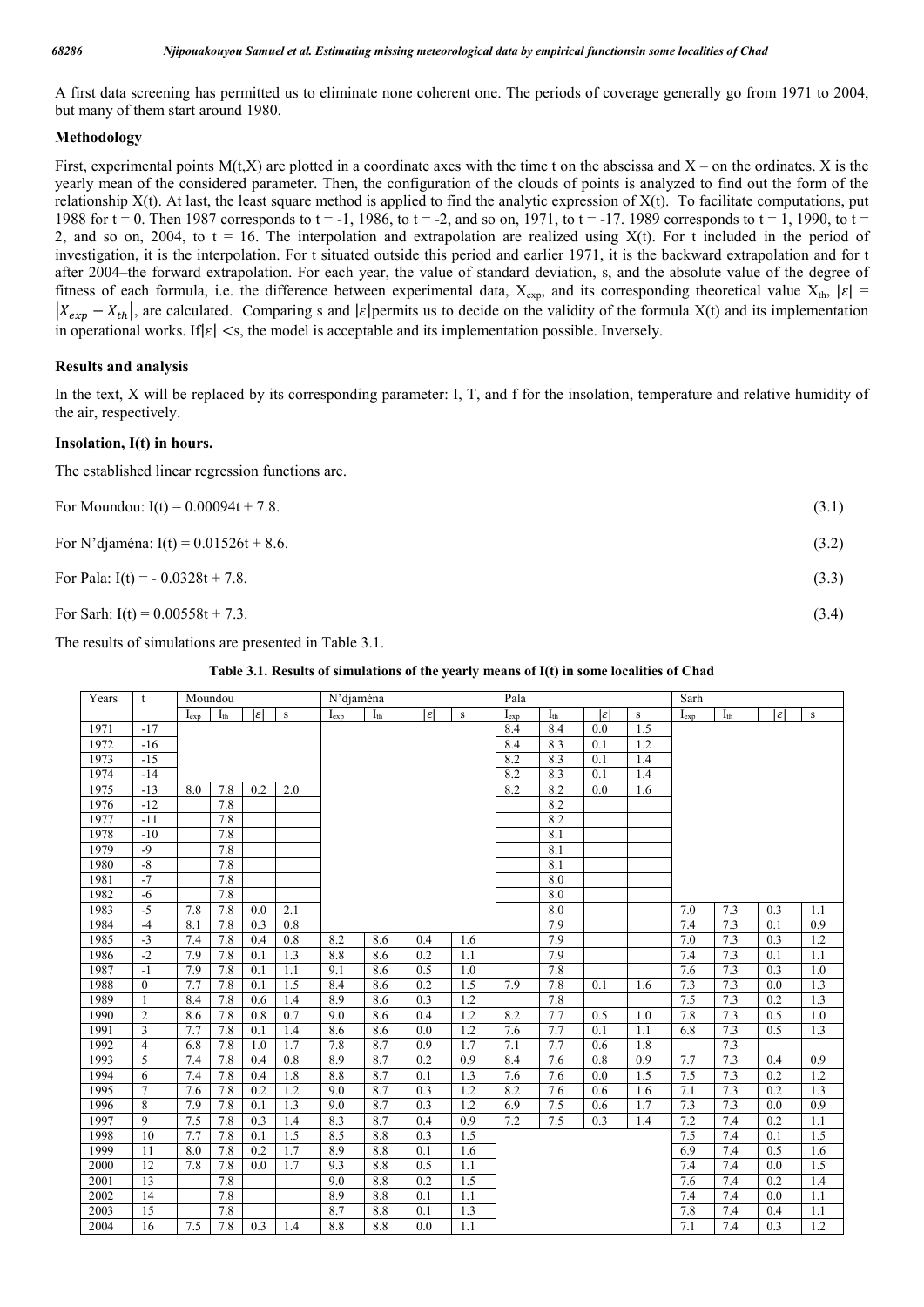The slopes of these linear regression functions are very small, indicating the slow time variation of the insolation. Their rank varies from 10<sup>-4</sup> to 10<sup>-2</sup>. For all the localities I<sub>th</sub> is almost constant. For Moundou:I<sub>th</sub> = 7.8 hours/year, for N'djaména: 8.6  $\leq I_{th} \leq$ 8.8 hours/year, for Pala:  $7.5 \le I_{th} \le 8.4$  hours/year and for Sarh:  $7.3 \le I_{th} \le 7.4$  hours/year. The intervals of variation of I<sub>exp</sub>are. For Moundou: 7.4≤ I<sub>exp</sub>≤ 9.3 hours/year, for N'djaména: 8.2≤I<sub>exp</sub>≤ 9.1 hours/year, for Pala: 7.1≤I<sub>exp</sub>≤8.2 hours/year and for Sarh:  $6.8 \le I_{\rm exp} \le 7.8$  hours/year. For all the stations  $|\varepsilon| <$  s.

The first is one order less the second. Moreover,  $0 \le |\varepsilon| < 1$  except in 2001 when  $|\varepsilon| = 1.5$  hours/year. Thus, the fitness of the established linear regression functions is good and their implementation in the operational works acceptable. In atable, if for a year and locality is only the theoretical data, it is an interpolated one. With formulas (3.1)-(3.4) we realize backward and forward extrapolations. The results are presented in Table 3.2 for the localities where the data is available. It shows that extrapolated and its corresponding experimental data are closer to one another. Moreover, the degree of fitness is one order less their corresponding standard deviation. Hence, our models are acceptable and implementable in such operational works.

| Years | t     | N'djaména |          |                 |     | Pala      |          |     |     |
|-------|-------|-----------|----------|-----------------|-----|-----------|----------|-----|-----|
|       |       | $I_{exp}$ | $I_{th}$ | $ \varepsilon $ | S   | $I_{exp}$ | $I_{th}$ | lεl | S   |
| 1960  | $-28$ |           |          |                 |     | 8.0       | 8.7      | 0.7 | 1.4 |
| 1961  | $-27$ |           |          |                 |     | 8.5       | 8.7      | 0.2 | 1.9 |
| 1962  | $-26$ |           |          |                 |     | 8.2       | 8.7      | 0.5 | 1.5 |
| 1963  | $-25$ |           |          |                 |     | 8.2       | 8.6      | 0.4 | 1.8 |
| 1964  | $-24$ |           |          |                 |     | 7.9       | 8.6      | 0.7 | 1.9 |
| 1965  | $-23$ |           |          |                 |     | 8.7       | 8.6      | 0.1 | 1.8 |
| 1966  | $-22$ |           |          |                 |     |           | 8.5      |     |     |
| 1967  | $-21$ |           |          |                 |     |           | 8.5      |     |     |
| 1968  | $-20$ |           |          |                 |     |           | 8.5      |     |     |
| 1969  | $-19$ |           |          |                 |     | 8.3       | 8.4      | 0.1 | 1.5 |
| 1970  | $-18$ |           |          |                 |     | 7.9       | 8.4      | 0.5 | 2.1 |
|       |       |           |          |                 |     |           |          |     |     |
| 2005  | 17    | 8.4       | 8.9      | 0.5             | 1.2 |           |          |     |     |
| 2006  | 18    | 8.6       | 8.9      | 0.3             | 1.4 |           |          |     |     |
| 2007  | 19    | 8.8       | 8.9      | 0.1             | 1.6 |           |          |     |     |
| 2008  | 20    | 8.7       | 8.9      | 0.2             | 1.5 |           |          |     |     |
| 2009  | 21    | 8.4       | 8.9      | 0.5             | 1.2 |           |          |     |     |
| 2010  | 22    | 8.4       | 8.9      | 0.5             | 1.6 |           |          |     |     |
| 2011  | 23    | 8.8       | 9.0      | 0.2             | 1.3 |           |          |     |     |
| 2012  | 24    | 8.2       | 9.0      | 0.8             | 1.7 |           |          |     |     |
| 2013  | 25    | 8.7       | 9.0      | 0.3             | 1.3 |           |          |     |     |
| 2014  | 26    | 8.7       | 9.0      | 0.3             | 1.3 |           |          |     |     |

#### **Table 3.2. Results of simulations of the backward and forward extrapolations of theyearly means of I(t) in some localities of Chad**

The time tendency of the insolation is to a very slow increment in all the localities except in Pala where a negative slope of its linear regression function means the decrement.

### **Minimal temperature of the air,**  $T_{min}$  **in**  $^{\circ}C$ **.**

The established linear regression functions for  $T_{\text{min}}$  are.

| For Moundou: $T_{min}(t) = -0.0106t + 20.6$ .    | (3.5) |
|--------------------------------------------------|-------|
| For N'djaména: $T_{min}(t) = -0.00248t + 21.6$ . | (3.6) |
| For Pala: $T_{min}(t) = -0.0364t + 21.5$ .       | (3.7) |

For Sarh:  $T_{min}(t) = 0.0648t + 21.0$ . (3.8)

The results of simulations with  $(3.5) - (3.8)$  are presented in Table 3.3.

The slopes of these linear regression functions are negative, except in Sarh. They are of order  $10^{-3} - 10^{-2}$ . Their small and negative values indicate that T<sub>min</sub> slowly decreases from year to year and varies inthe intervals:  $20.4 \le T_{min,th} \le 20.7$ °C and19.7≤T<sub>min,exp</sub>≤21.0°C (for Moundou),T<sub>min,th</sub>=21.6°C, a constant, and 20.1≤T<sub>min,exp</sub>≤22.3°C (for N'djaména), 20.9≤T<sub>min,th</sub>≤21.5°C and 19.6≤T<sub>min,exp</sub>≤21.9°C (for Pala), 21.1≤T<sub>min,th</sub>≤22.0°C and20.2≤T<sub>min,exp</sub>≤22.2 °C (for Sarh).

The degree of fitness of these functions is one order less the standard deviation. Both corresponding experimental and theoretical values of  $T_{min}$  are closer between themselves. Hence, the established regression functions are usable for interpolation.

The results of simulations of the forward extrapolation by formulas (3.5)-(3.8) are presented in Table 3.4.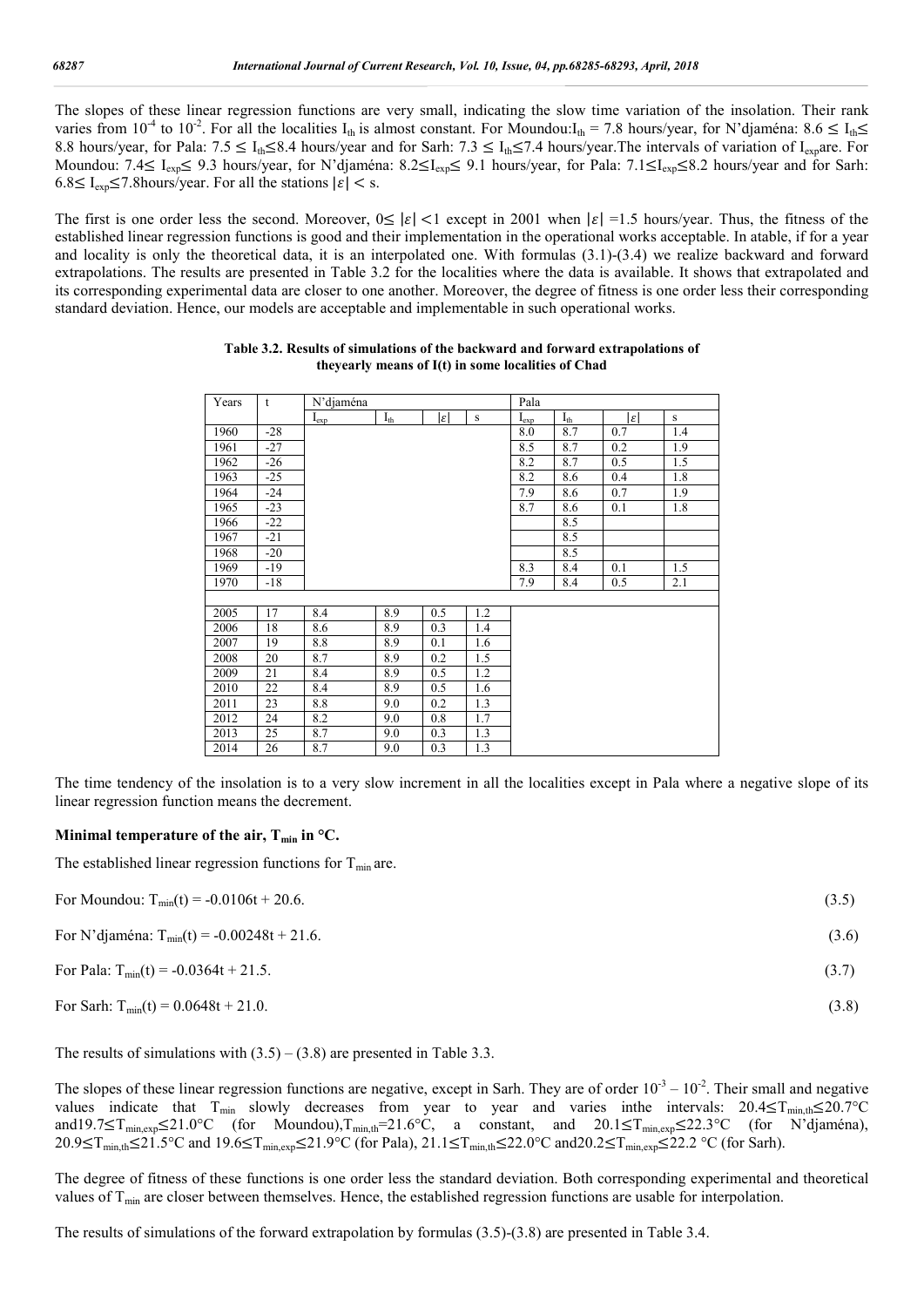Comparison of Tables 3.4 and 3.3 shows a slight increase of the degree of fitness in the former table indicating a small increment of the difference between experimental and theoretical data. All over the degree of fitness of the regression functions are less than their corresponding standard deviation. Thus, these models are implementable in operational works.

## Normal temperature of the air,  $T_{norm}$  <sup>o</sup>C.

The established linear regression functions for  $T_{\text{nom}}$  are.

| For Moundou: $T_{norm}(t) = 0.0672t + 26.9$ .    | (3.9)  |
|--------------------------------------------------|--------|
| For N'djaména: $T_{norm}(t) = -0.0636t + 29.0$ . | (3.10) |
| For Pala: $T_{norm}(t) = 0.1315t + 26.6$ .       | (3.11) |
| For Sarh: $T_{norm}(t) = 0.02233t + 27.9$ .      | (3.12) |

#### **Table 3.3. Results of simulations of the yearly means of Tmin in some localities of Chad**

|      | t        |           | Moundou  |                 |     |           | N'diaména |                 |     |           |          | Pala            |     | Sarh      |          |                 |     |
|------|----------|-----------|----------|-----------------|-----|-----------|-----------|-----------------|-----|-----------|----------|-----------------|-----|-----------|----------|-----------------|-----|
|      |          | $T_{exp}$ | $T_{th}$ | $ \varepsilon $ | S   | $T_{exp}$ | $T_{th}$  | $ \varepsilon $ | S   | $T_{exp}$ | $T_{th}$ | $ \varepsilon $ | S   | $T_{exp}$ | $T_{th}$ | $ \varepsilon $ | S   |
| 1982 | -6       |           |          |                 |     | 21.0      | 21.6      | 0.6             | 4.0 |           |          |                 |     |           |          |                 |     |
| 1983 | $-5$     | 21.0      | 20.7     | 0.3             | 3.3 | 21.3      | 21.6      | 0.3             | 4.4 |           |          |                 |     |           |          |                 |     |
| 1984 | $-4$     | 20.5      | 20.6     | 0.1             | 3.1 | 22.8      | 21.6      | 1.2             | 5.0 |           |          |                 |     |           |          |                 |     |
| 1985 | $-3$     | 20.7      | 20.6     | 0.1             | 2.5 | 22.2      | 21.6      | 0.6             | 3.6 |           |          |                 |     |           |          |                 |     |
| 1986 | $-2$     | 20.8      | 20.6     | 0.2             | 3.5 | 21.8      | 21.6      | 0.2             | 4.1 |           |          |                 |     |           |          |                 |     |
| 1987 | $-1$     | 20.6      | 20.6     | 0.0             | 3.6 | 21.5      | 21.6      | 0.1             | 3.8 | 21.4      | 21.5     | 0.1             | 2.5 |           |          |                 |     |
| 1988 | $\theta$ | 20.5      | 20.6     | 0.1             | 2.9 | 21.3      | 21.6      | 0.3             | 4.0 | 21.9      | 21.5     | 0.4             | 2.8 |           |          |                 |     |
| 1989 |          | 19.7      | 20.6     | 0.9             | 3.3 | 20.1      | 21.6      | 1.5             | 4.6 |           | 21.5     |                 |     | 20.2      | 21.1     | 0.9             | 3.3 |
| 1990 | 2        | 21.0      | 20.6     | 0.4             | 2.3 | 22.2      | 21.6      | 0.6             | 3.5 | 21.5      | 21.4     | 0.1             | 2.3 | 21.6      | 21.1     | 0.5             | 2.1 |
| 1991 | 3        | 20.8      | 20.6     | 0.2             | 2.8 | 21.7      | 21.6      | 0.1             | 3.8 | 21.5      | 21.4     | 0.1             | 2.9 | 21.5      | 21.2     | 0.3             | 2.6 |
| 1992 | 4        | 20.3      | 20.6     | 0.3             | 3.3 | 21.1      | 21.6      | 0.5             | 4.3 | 20.6      | 21.4     | 0.2             | 3.4 | 21.2      | 21.3     | 0.1             | 4.2 |
| 1993 | 5        | 20.8      | 20.5     | 0.3             | 2.9 | 21.3      | 21.6      | 0.3             | 4.1 | 21.1      | 21.3     | 0.2             | 2.8 | 21.2      | 21.3     | 0.1             | 2.9 |
| 1994 | 6        | 20.3      | 20.5     | 0.2             | 3.4 | 21.5      | 21.6      | 0.1             | 4.5 | 21.1      | 21.3     | 0.2             | 3.0 | 21.3      | 21.4     | 0.1             | 3.1 |
| 1995 | $\tau$   | 20.0      | 20.5     | 0.5             | 3.5 | 21.3      | 21.6      | 0.3             | 4.7 | 21.1      | 21.2     | 0.1             | 3.1 | 21.7      | 21.5     | 0.2             | 2.7 |
| 1996 | 8        | 20.7      | 20.5     | 0.2             | 4.4 | 21.6      | 21.6      | 0.0             | 4.0 | 21.2      | 21.2     | 0.0             | 3.3 |           | 21.5     |                 |     |
| 1997 | 9        | 20.3      | 20.5     | 0.2             | 2.9 | 21.8      | 21.6      | 0.2             | 4.0 | 21.2      | 21.2     | 0.0             | 2.4 |           | 21.6     |                 |     |
| 1998 | 10       | 21.0      | 20.5     | 0.5             | 3.1 | 22.3      | 21.6      | 0.7             | 4.1 | 21.8      | 21.1     | 0.7             | 3.0 | 22.0      | 21.6     | 0.4             | 3.2 |
| 1999 | 11       | 20.5      | 20.5     | 0.0             | 2.9 | 21.2      | 21.6      | 0.4             | 4.4 | 21.8      | 21.1     | 0.7             | 3.0 | 21.9      | 21.7     | 0.2             | 2.7 |
| 2000 | 12       | 20.5      | 20.5     | 0.0             | 3.4 |           | 21.6      |                 |     | 21.8      | 21.1     | 0.7             | 3.2 | 21.3      | 21.8     | 0.5             | 2.9 |
| 2001 | 13       | 20.2      | 20.5     | 0.3             | 3.0 | 21.0      | 21.6      | 0.6             | 4.5 | 19.6      | 21.0     | 1.4             | 2.7 | 21.6      | 21.8     | 0.2             | 3.4 |
| 2002 | 14       | 20.4      | 20.5     | 0.1             | 3.3 | 21.4      | 21.6      | 0.2             | 4.6 | 20.3      | 21.0     | 0.7             | 4.6 | 22.0      | 21.9     | 0.1             | 3.5 |
| 2003 | 15       | 20.1      | 20.4     | 0.3             | 3.6 | 21.8      | 21.6      | 0.2             | 4.0 | 21.5      | 21.0     | 0.5             | 4.3 | 22.2      | 22.0     | 0.2             | 3.1 |
| 2004 | 16       | 20.4      | 20.4     | 0.0             | 3.3 | 21.8      | 21.6      | 0.2             | 3.9 |           | 20.9     |                 |     | 21.7      | 22.0     | 0.3             | 2.7 |

Table 3.4. Results of simulations of the forward extrapolation of the yearly means of T<sub>min</sub> in some localities of Chad

| Years |                | Moundou |                          |                 |     | N'diaména        |                 |     |     | Pala                                      |                                 |                 |                | Sarh                         |                 |     |     |
|-------|----------------|---------|--------------------------|-----------------|-----|------------------|-----------------|-----|-----|-------------------------------------------|---------------------------------|-----------------|----------------|------------------------------|-----------------|-----|-----|
|       |                | exp     | $\mathbf{1}_{\text{th}}$ | $ \varepsilon $ | S   | <sup>L</sup> exp | 1 <sub>th</sub> | lε  | S   | $\mathbf{T}$<br>$\mathbf{1}_{\text{exp}}$ | $\mathbf{T}$<br>$1_{\text{th}}$ | $ \mathcal{E} $ | S              | $\mathbf{r}$<br>$_{\rm exp}$ | $1_{\text{th}}$ | اءا | s   |
| 2005  | $\overline{7}$ | 21.4    | 20.4                     | 1.0             | 3.1 | 22.7             | 21.6            | 1.1 | 8   |                                           |                                 |                 |                | 22.2                         | 22.1            | 0.1 | 3.3 |
| 2006  | 18             | 20.7    | 20.4                     | 0.3             | 3.2 | 22.2             | 21.6            | 0.6 | 3.7 | 22.4                                      | 20.8                            | 1.6             | $\overline{ }$ | 22.0                         | 22.2            | 0.2 | 2.9 |
| 2007  | 19             | 20.7    | 20.4                     | 0.3             | 3.5 | 22.0             | 21.6            | 0.4 | 4.1 | 22.3                                      | 20.7                            | 1.6             | 1.8            | 20.6                         | 22.2            | 1.6 | 3.3 |
| 2008  | 20             | 20.8    | 20.4                     | 0.4             | 3.3 | 21.8             | 21.6            | 0.2 | 3.8 | 21.9                                      | 20.6                            | .3              | 2.6            | 20.4                         | 22.3            | i.9 | 2.5 |
| 2009  | 21             | 21.2    | 20.4                     | 0.8             | 2.8 | 22.4             | 21.5            | 0.9 | 3.6 |                                           |                                 |                 |                | 21.5                         | 22.4            | 0.9 | 2.8 |
| 2010  | 22             |         |                          |                 |     | 22.8             | 21.5            | 1.3 | 4.0 |                                           |                                 |                 |                | 21.8                         | 22.4            | 0.6 | 2.9 |
| 2011  | 23             |         |                          |                 |     | 22.0             | 21.5            | 0.5 | 4.3 |                                           |                                 |                 |                | 20.9                         | 22.5            | 1.6 | 3.5 |
| 2012  | 24             |         |                          |                 |     | 22.2             | 21.5            | 0.7 | 4.1 |                                           |                                 |                 |                | 22.2                         | 22.6            | 0.4 | 1.5 |
| 2013  | 25             |         |                          |                 |     | 22.5             | 21.5            | 0.1 | 3.5 |                                           |                                 |                 |                |                              |                 |     |     |
| 2014  | 26             |         |                          |                 |     | 22.2             | 21.5            | ሰ 7 | 4.2 |                                           |                                 |                 |                |                              |                 |     |     |

The slopes of all the linear regression functions are of order  $10^{-2}$ – $10^{-1}$ higher the corresponding ones of T<sub>min</sub>. Consequently the time tendency of  $T_{\text{norm}}$  is more important the one of  $T_{\text{min}}$ . Moreover their positive values indicate the yearly increment of  $T_{\text{norm}}$ except in N'djaména where the slope is negative. The results of simulations of  $T_{nom}$  by formulas (3.9) – (3.12) are presented in Table 3.5. It shows that the degree of fitness of the regression functions is one order less their corresponding standard deviation. The intervals of variation of Tnomare: 26.1≤Tnorm,exp≤29.4°C and 26.8≤Tnorm,th≤28.0°C in Moundou, 27.2≤Tnorm,exp≤30.2°C and 28.0≤T<sub>norm,th</sub>≤29.4°C in N'djaména,26.1≤T<sub>norm,exp</sub>≤29.6°C and 26.5≤T<sub>norm,th</sub>≤28.7°C in Pala,26.7≤T<sub>norm,exp</sub>≤28.3°C and 27.8≤T<sub>norm,th</sub>≤28.3°C in Sarh. It is easily remarkable that these intervals are not wide. This analysis permits us to conclude on the usability of these models in operational works. The results of extrapolation by formulas  $(3.9) - (3.12)$  are presented in Table 3.6. It shows that while remaining inferior to their corresponding standard deviation, the degree of fitness of these functions increases with the time increasing. Moreover, for some years both characteristics are of a same order,  $10<sup>1</sup>$ .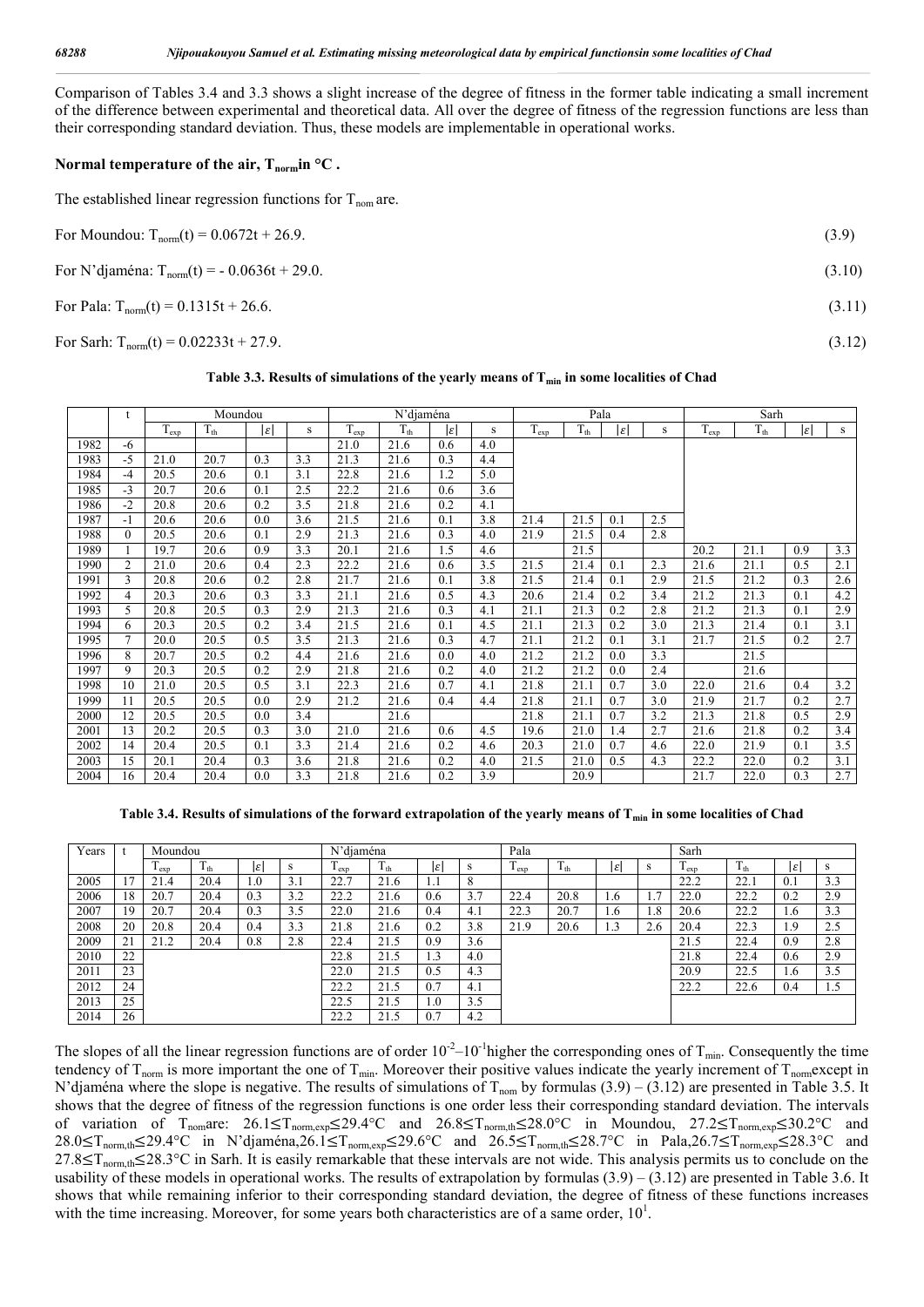Both T<sub>normexp</sub> and T<sub>norm,th</sub> vary in small intervals. Also the degree of fitness and their corresponding standard deviation tend to have a same order particularly when the extrapolating period is sufficiently long, indicating that these models should be implemented with care.

## **Maximal temperature of the air,**  $T_{\text{max}}$ **in °C.**

The established linear regression functions for  $T_{\text{max}}$  are.

| For Moundou: $T_{max}(t) = 0.01988t + 34.4$ .  | (3.13) |
|------------------------------------------------|--------|
| For N'djaména: $T_{max}(t) = 0.0187t + 35.8$ . | (3.14) |
| For Pala: $T_{max}(t) = 0.0275t + 33.8$ .      | (3.15) |
| For Sarh: $T_{max}(t) = -0.02754t + 35.2$ .    | (3.16) |

### Table 3.5. Results of simulations of the yearly means of T<sub>norm</sub> in some localities of Chad

| Years | $\mathbf t$    | Moundou   |              |                 |     | N'djaména     |                 | Pala            |     |           |                 | Sarh            |     |           |                     |     |                  |
|-------|----------------|-----------|--------------|-----------------|-----|---------------|-----------------|-----------------|-----|-----------|-----------------|-----------------|-----|-----------|---------------------|-----|------------------|
|       |                | $T_{exp}$ | $T_{\rm th}$ | $ \varepsilon $ | s   | $T_{\rm exp}$ | $T_{\text{th}}$ | $ \varepsilon $ | s   | $T_{exp}$ | $T_{\text{th}}$ | $ \varepsilon $ | s   | $T_{exp}$ | $\overline{T_{th}}$ | lεl | s                |
| 1982  | $-6$           |           |              |                 |     | 30.2          | 29.4            | 0.8             | 3.3 |           |                 |                 |     |           |                     |     |                  |
| 1983  | $-5$           |           |              |                 |     | 29.3          | 29.3            | 0.0             | 4.6 |           |                 |                 |     | 27.1      | 27.8                | 0.7 | 2.1              |
| 1984  | $-4$           |           |              |                 |     | 29.1          | 29.3            | 0.2             | 3.6 |           |                 |                 |     | 27.8      | 27.8                | 0.0 | 2.1              |
| 1985  | $-3$           |           |              |                 |     | 28.7          | 29.2            | 0.5             | 3.1 |           |                 |                 |     | 27.4      | 27.8                | 0.4 | 2.2              |
| 1986  | $-2$           | 27.5      | 26.8         | 0.7             | 2.9 | 28.7          | 29.1            | 0.4             | 3.7 |           |                 |                 |     | 27.7      | 27.9                | 0.2 | 2.6              |
| 1987  | $-1$           | 27.4      | 26.8         | 0.6             | 2.6 | 28.8          | 29.1            | 0.3             | 3.1 | 27.1      | 26.5            | 0.6             | 2.8 | 28.1      | 27.9                | 0.2 | 2.2              |
| 1988  | $\Omega$       | 26.5      | 26.9         | 0.4             | 3.0 | 27.7          | 29.0            | 1.3             | 2.5 | 27.2      | 26.6            | 0.6             | 2.9 | 27.8      | 27.9                | 0.1 | 2.7              |
| 1989  |                | 26.1      | 27.0         | 0.9             | 2.4 |               | 28.9            |                 |     | 26.1      | 26.7            | 0.6             | 3.0 | 26.7      | 27.9                | 1.2 | $\overline{2.3}$ |
| 1990  | $\overline{2}$ | 27.2      | 27.0         | 0.2             | 1.9 | 27.2          | 28.9            | 1.7             | 1.9 | 27.3      | 26.9            | 0.4             | 2.2 | 27.8      | 27.9                | 0.1 | 1.9              |
| 1991  | 3              | 26.9      | 27.1         | 0.2             | 2.4 | 28.3          | 28.8            | 0.5             | 3.1 | 26.9      | 27.0            | 0.1             | 2.6 | 27.7      | 28.0                | 0.3 | 2.2              |
| 1992  | $\overline{4}$ | 26.4      | 27.2         | 0.8             | 2.4 | 27.9          | 27.7            | 0.8             | 3.7 | 26.6      | 27.1            | 0.5             | 2.6 | 27.2      | 28.0                | 0.8 | 2.4              |
| 1993  | 5              | 27.1      | 27.2         | 0.1             | 2.1 | 28.3          | 28.7            | 0.4             | 3.5 | 27.1      | 27.3            | 0.2             | 2.5 |           | 28.0                |     |                  |
| 1994  | 6              | 26.9      | 27.3         | 0.4             | 2.5 | 28.1          | 28.6            | 0.5             | 3.7 | 27.0      | 27.4            | 0.4             | 2.7 | 27.8      | 28.0                | 0.2 | 2.5              |
| 1995  | $\tau$         | 26.9      | 27.4         | 0.5             | 2.5 | 28.1          | 28.6            | 0.5             | 3.7 | 26.9      | 27.5            | 0.6             | 2.7 | 27.7      | 28.1                | 0.4 | 2.2              |
| 1996  | 8              | 27.0      | 27.4         | 0.4             | 2.6 | 28.5          | 28.5            | 0.0             | 3.1 | 27.8      | 27.7            | 0.1             | 3.0 | 27.5      | 28.1                | 0.6 | 2.1              |
| 1997  | 9              | 28.8      | 27.5         | 1.3             | 1.9 | 28.6          | 28.4            | 0.2             | 3.2 | 27.3      | 27.8            | 0.5             | 1.9 | 27.4      | 28.1                | 0.7 | 1.8              |
| 1998  | 10             | 29.4      | 27.6         | 1.8             | 2.9 | 28.8          | 28.4            | 0.4             | 3.5 | 28.3      | 27.9            | 0.4             | 2.9 | 28.2      | 28.1                | 0.1 | 2.7              |
| 1999  | 11             | 28.7      | 27.6         | 1.1             | 3.2 | 28.4          | 28.3            | 0.1             | 3.4 | 28.0      | 28.0            | 0.0             | 3.3 | 27.5      | 28.1                | 0.6 | 2.5              |
| 2000  | 12             | 28.6      | 27.7         | 0.9             | 3.3 | 27.9          | 28.2            | 0.3             | 3.5 | 28.5      | 28.2            | 0.3             | 2.8 | 27.6      | 28.2                | 0.6 | 2.2              |
| 2001  | 13             | 26.9      | 27.8         | 0.9             | 2.4 | 27.9          | 28.2            | 0.3             | 3.5 | 27.5      | 28.3            | 0.8             | 2.3 | 27.8      | 28.2                | 0.4 | 2.7              |
| 2002  | 14             | 26.6      | 27.8         | 1.2             | 2.4 | 28.3          | 28.1            | 0.2             | 4.1 | 29.6      | 28.4            | 1.2             | 3.1 | 28.1      | 28.2                | 0.1 | 3.0              |
| 2003  | 15             | 27.6      | 27.9         | 0.3             | 3.0 | 28.3          | 28.0            | 0.3             | 3.3 |           | 28.6            |                 |     |           | 28.2                |     |                  |
| 2004  | 16             |           | 28.0         |                 |     | 28.6          | 28.0            | 0.6             | 3.2 |           | 28.7            |                 |     |           | 28.3                |     |                  |

Table 3.6.Results of simulations of the extrapolation of the yearly means of T<sub>norm</sub>in some localities of Chad

| Years |    | Moundou   |          |     |     | N'diaména |              |     |     |
|-------|----|-----------|----------|-----|-----|-----------|--------------|-----|-----|
|       |    | $T_{exp}$ | $T_{th}$ | lεl | S   | $T_{exp}$ | $T_{\rm th}$ | lεl | s   |
| 2005  | 17 | 27.2      | 28.0     | 0.8 | 2.9 | 29.1      | 27.9         | 1.2 | 3.4 |
| 2006  | 18 | 27.2      | 28.1     | 0.9 | 2.7 | 28.7      | 27.9         | 0.8 | 3.0 |
| 2007  | 19 | 27.2      | 28.2     | 1.0 | 2.9 | 28.6      | 27.8         | 0.8 | 3.5 |
| 2008  | 20 | 27.6      | 28.2     | 0.6 | 2.4 | 28.1      | 27.7         | 0.4 | 3.4 |
| 2009  | 21 | 27.2      | 28.3     |     | 2.0 | 29.1      | 27.7         | 1.4 | 2.8 |
| 2010  | 22 |           |          |     |     | 29.2      | 27.6         | 1.6 | 3.5 |
| 2011  | 23 |           |          |     |     | 28.7      | 27.5         | 1.2 | 3.6 |
| 2012  | 24 |           |          |     |     | 28.5      | 27.5         | 1.0 | 3.4 |
| 2013  | 25 |           |          |     |     | 29.3      | 27.4         | 1.9 | 3.1 |
| 2014  | 26 |           |          |     |     | 29.0      | 27.3         | 1.7 | 3.6 |

The slopes of these linear regression functions are positive except in Sarh and are of order  $10^{-2}$ . These positive small values indicate the slowly time variation of  $T_{\text{max}}$  which increases with the time increasing. The results of simulations are in Table 3.7. Itshows that the degree of fitness is one order less the corresponding standard deviation. The intervals of variation of  $T_{\text{max,exp}}$  and  $T_{\text{max,th}}$  are: 33.8≤T<sub>max,exp</sub>≤36.2°C and 34.3≤T<sub>max,th</sub>≤34.7°C in Moundou,33.7≤T<sub>max,exp</sub>≤36.9°C and 35.7≤T<sub>max,th</sub>≤36.1°C in N'djaména,33.1≤T<sub>max,exp</sub>≤36.6°C and 33.3≤T<sub>max,th</sub>≤34.2°C in Pala,33.0≤T<sub>max,exp</sub>≤35.7°C and 34.8≤T<sub>max,th</sub>≤35.3°C in Sarh. The results of simulations of the extrapolation of  $T_{\text{max}}$  are in Table 3.8. Its analysis indicates some increase in the values of the degree of fitness in both localities indicating some slight discordance between experimental and corresponding theoretical points. In general $|\varepsilon|$  remains one order less thans. Thus the extrapolation is feasible and should be done with care, particularly when the extrapolating period is sufficiently long.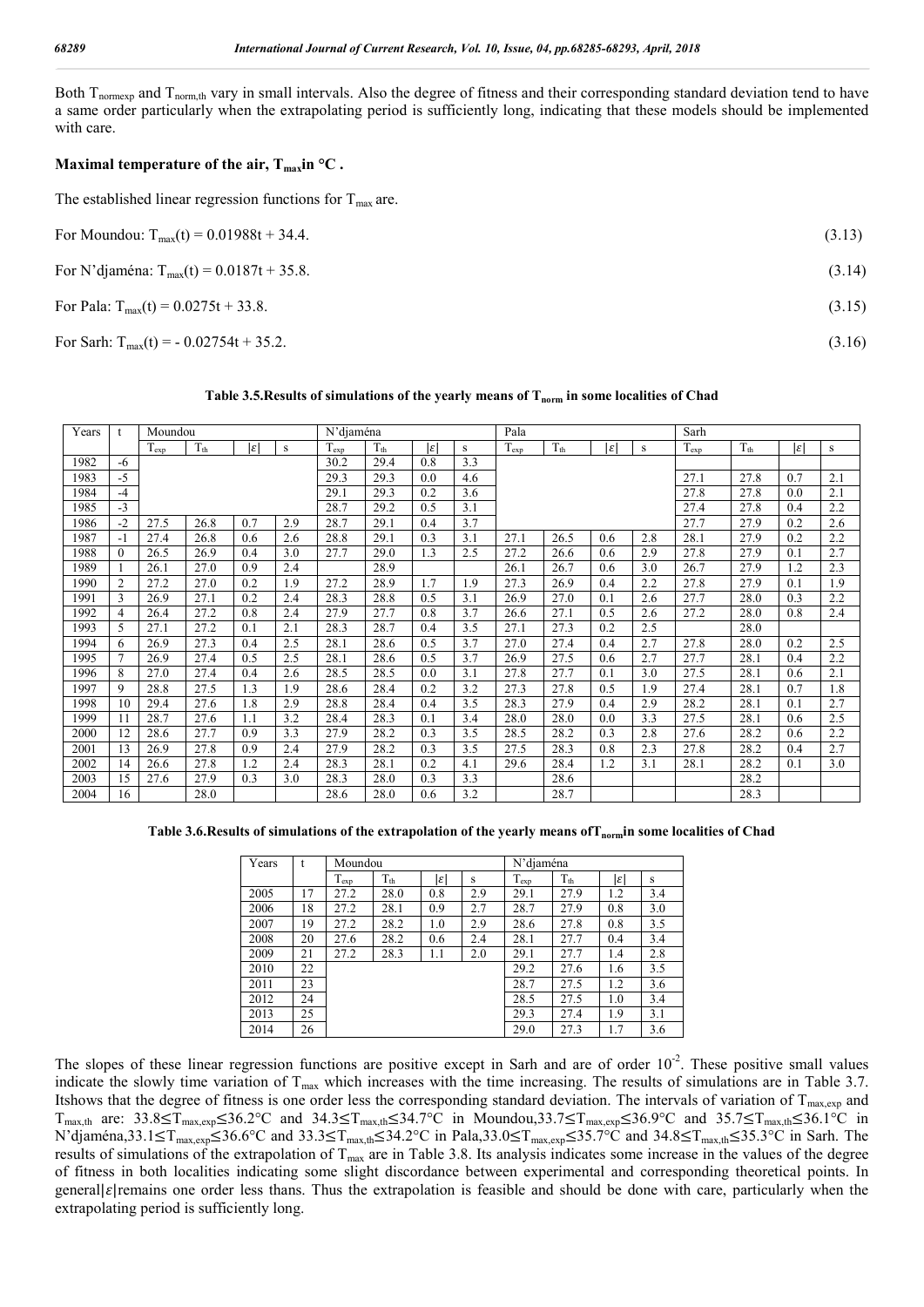| Years | t              | Moundou   |          |                 |           | N'djaména |          |                 |     | Pala      |          |                 |         | Sarh      |          |     |             |  |
|-------|----------------|-----------|----------|-----------------|-----------|-----------|----------|-----------------|-----|-----------|----------|-----------------|---------|-----------|----------|-----|-------------|--|
|       |                | $I_{exp}$ | $I_{th}$ | $ \varepsilon $ | ${\bf S}$ | $I_{exp}$ | $I_{th}$ | $ \varepsilon $ | S   | $I_{exp}$ | $I_{th}$ | $ \varepsilon $ | $\rm S$ | $I_{exp}$ | $I_{th}$ | lεl | $\mathbf S$ |  |
| 1971  | $-17$          |           |          |                 |           |           |          |                 |     | 33.2      | 33.3     | 0.1             | 3.6     |           |          |     |             |  |
| 1972  | $-16$          |           |          |                 |           |           |          |                 |     | 33.4      | 33.4     | 0.0             | 2.5     |           |          |     |             |  |
| 1973  | $-15$          |           |          |                 |           |           |          |                 |     | 34.5      | 33.4     | 1.1             | 3.0     |           |          |     |             |  |
| 1974  | $-14$          |           |          |                 |           |           |          |                 |     | 33.4      | 33.4     | 0.0             | 3.1     |           |          |     |             |  |
| 1975  | $-13$          |           |          |                 |           |           |          |                 |     | 33.4      | 33.4     | 0.0             | 3.6     |           |          |     |             |  |
| 1976  | $-12$          |           |          |                 |           |           |          |                 |     | 33.7      | 33.5     | 0.2             | 3.3     |           |          |     |             |  |
| 1977  | $-11$          |           |          |                 |           |           |          |                 |     | 33.7      | 33.5     | 0.2             | 3.4     |           |          |     |             |  |
| 1978  | $-10$          |           |          |                 |           |           |          |                 |     |           | 33.5     |                 |         |           |          |     |             |  |
| 1979  | $-9$           |           |          |                 |           |           |          |                 |     |           | 33.6     |                 |         |           |          |     |             |  |
| 1980  | $-8$           |           |          |                 |           |           |          |                 |     |           | 33.6     |                 |         |           |          |     |             |  |
| 1981  | $-7$           |           |          |                 |           |           |          |                 |     |           | 33.6     |                 |         |           |          |     |             |  |
| 1982  | $-6$           |           |          |                 |           |           |          |                 |     |           | 33.6     |                 |         |           |          |     |             |  |
| 1983  | $-5$           | 34.8      | 34.3     | 0.5             | 3.3       |           |          |                 |     |           | 33.7     |                 |         | 35.7      | 35.3     | 0.4 | 3.4         |  |
| 1984  | $-4$           | 34.6      | 34.3     | 0.3             | 2.5       | 36.2      | 35.7     | 0.5             | 3.2 |           | 33.7     |                 |         | 35.7      | 35.3     | 0.4 | 2.4         |  |
| 1985  | $-3$           | 34.2      | 34.3     | 0.1             | 3.0       | 35.9      | 35.7     | 0.2             | 3.1 |           | 33.7     |                 |         | 34.7      | 35.3     | 0.6 | 3.0         |  |
| 1986  | $-2$           | 34.6      | 34.4     | 0.2             | 3.4       | 36.1      | 35.8     | 0.3             | 4.0 |           | 33.7     |                 |         | 35.3      | 35.3     | 0.0 | 3.3         |  |
| 1987  | $-1$           | 35.1      | 34.4     | 0.7             | 3.0       | 36.4      | 35.8     | 0.6             | 2.7 | 33.5      | 33.8     | 0.3             | 2.8     | 35.5      | 35.2     | 0.3 | 2.9         |  |
| 1988  | $\mathbf{0}$   | 34.3      | 34.4     | 0.1             | 3.7       | 35.5      | 35.8     | 0.3             | 3.9 | 33.7      | 33.8     | 0.1             | 3.8     | 35.1      | 35.2     | 0.1 | 3.6         |  |
| 1989  | $\mathbf{1}$   | 33.7      | 34.4     | 0.7             | 2.9       | 34.7      | 35.8     | 1.1             | 3.7 | 33.0      | 33.8     | 0.8             | 3.2     | 34.5      | 35.2     | 0.7 | 2.7         |  |
| 1990  | $\overline{2}$ | 34.8      | 34.4     | 0.4             | 2.8       | 36.8      | 35.8     | 1.0             | 3.4 | 34.0      | 33.9     | 0.1             | 2.9     | 35.6      | 35.1     | 0.5 | 2.7         |  |
| 1991  | 3              | 34.2      | 34.5     | 0.3             | 3.1       | 35.6      | 35.9     | 0.3             | 3.2 | 33.1      | 33.9     | 0.8             | 2.9     | 35.0      | 35.1     | 0.1 | 2.6         |  |
| 1992  | $\overline{4}$ | 33.8      | 34.5     | 0.7             | 2.8       | 35.2      | 35.9     | 0.7             | 3.7 | 33.2      | 33.9     | 0.7             | 3.0     | 34.5      | 35.1     | 0.6 | 3.0         |  |
| 1993  | 5              | 34.5      | 34.5     | 0.0             | 2.7       | 35.9      | 35.9     | 0.0             | 3.6 | 34.1      | 33.9     | 0.2             | 3.1     | 34.7      | 35.1     | 0.4 | 2.8         |  |
| 1994  | 6              | 34.3      | 34.5     | 0.2             | 3.2       | 35.4      | 35.9     | 0.5             | 3.9 | 33.5      | 34.0     | 0.5             | 3.4     | 35.1      | 35.0     | 0.1 | 3.4         |  |
| 1995  | $\overline{7}$ | 34.0      | 34.5     | 0.5             | 2.8       | 35.6      | 35.9     | 0.3             | 3.5 | 33.6      | 34.0     | 0.4             | 3.1     | 34.9      | 35.0     | 0.1 | 3.1         |  |
| 1996  | 8              | 34.6      | 34.6     | 0.0             | 3.1       | 36.7      | 35.9     | 0.8             | 2.8 | 33.3      | 34.0     | 0.7             | 3.2     | 35.4      | 35.0     | 0.4 | 3.0         |  |
| 1997  | 9              | 34.1      | 34.6     | 0.5             | 2.2       | 34.9      | 36.0     | 1.1             | 4.4 | 33.5      | 34.0     | 0.5             | 2.5     | 35.1      | 35.0     | 0.1 | 2.5         |  |
| 1998  | 10             | 35.2      | 34.6     | 0.6             | 3.3       | 35.1      | 36.0     | 0.9             | 4.1 |           | 34.1     |                 |         |           | 34.9     |     |             |  |
| 1999  | 11             | 34.9      | 34.6     | 0.3             | 3.4       | 37.5      | 36.0     | 1.5             | 4.1 | 34.1      | 34.1     | 0.0             | 3.8     | 34.8      | 34.9     | 0.1 | 3.9         |  |
| 2000  | 12             | 34.5      | 34.6     | 0.1             | 3.5       | 33.7      | 36.0     | 2.3             | 3.7 | 34.4      | 34.1     | 0.3             | 3.3     | 35.1      | 34.9     | 0.2 | 3.3         |  |
| 2001  | 13             | 34.8      | 34.7     | 0.1             | 3.2       | 36.3      | 36.0     | 0.3             | 3.6 | 34.1      | 34.2     | 0.1             | 2.8     | 35.4      | 34.8     | 0.6 | 2.9         |  |
| 2002  | 14             | 34.1      | 34.7     | 0.6             | 2.7       | 36.7      | 36.1     | 0.6             | 4.0 | 34.3      | 34.2     | 0.1             | 3.4     | 33.0      | 34.8     | 1.8 | 2.6         |  |
| 2003  | 15             | 36.2      | 34.7     | 1.5             | 2.7       | 36.6      | 36.1     | 0.5             | 3.5 | 36.6      | 34.2     | 2.4             | 2.8     | 35.6      | 34.8     | 0.8 | 3.7         |  |
| 2004  | 16             | 34.5      | 34.7     | 0.2             | 2.9       | 36.9      | 36.1     | 0.8             | 3.1 |           | 34.2     |                 |         | 35.0      | 34.8     | 0.2 | 3.1         |  |

In general, the slopes of the linear regression functions of  $T_{\text{norm}}$  and  $T_{\text{max}}$  are at least one order more the ones of  $T_{\text{min}}$ . Moreover most of them are positive and vary in the interval from  $10^{-3}$ to  $10^{-1}$ . It is then obvious that the time tendency of both T<sub>norm</sub> and T<sub>max</sub> should cover the one of  $T_{min}$ . Consequently, we conclude that the resultant time variation of the yearly means of the temperature of the air in the considered localities is to a slowly increment with the time increasing.

| Years |    | Moundou   |              |     |     | N'diaména |              |     |     |  |  |
|-------|----|-----------|--------------|-----|-----|-----------|--------------|-----|-----|--|--|
|       |    | $T_{exp}$ | $T_{\rm th}$ | lεl | S   | $T_{exp}$ | $T_{\rm th}$ | lεl | S   |  |  |
| 2005  | 17 | 34.4      | 34.7         | 0.3 | 3.7 | 37.2      | 36.1         | 1.1 | 3.6 |  |  |
| 2006  | 18 | 34.5      | 34.8         | 0.3 | 3.6 | 36.9      | 36.1         | 0.8 | 3.2 |  |  |
| 2007  | 19 | 34.2      | 34.8         | 0.6 | 3.9 | 36.8      | 36.2         | 0.6 | 3.9 |  |  |
| 2008  | 20 | 35.2      | 34.8         | 0.4 | 2.4 | 36.0      | 36.2         | 0.2 | 4.1 |  |  |
| 2009  | 21 | 34.3      | 34.8         | 0.5 | 2.8 | 37.6      | 36.2         | 1.4 | 2.7 |  |  |
| 2010  | 22 |           | 34.8         |     |     | 37.3      | 36.2         | 1.1 | 3.8 |  |  |
| 2011  | 23 |           | 34.9         |     |     | 37.1      | 36.2         | 0.9 | 3.4 |  |  |
| 2012  | 24 | 34.2      | 34.9         | 0.7 | 1.8 | 36.2      | 36.2         | 0.0 | 3.8 |  |  |
| 2013  | 25 | 35.4      | 34.9         | 0.5 | 3.3 | 37.4      | 36.3         | 1.1 | 3.8 |  |  |
| 2014  | 26 | 35.7      | 34.9         | 0.8 | 2.9 | 36.4      | 36.3         | 0.1 | 3.6 |  |  |

#### **Table 3.8.Results of simulations of the extrapolation of the yearly means Tmaxin some localities of Chad**

## Minimal relative humidity of the air, f<sub>min</sub>in %.

The established linear regression functions for  $f_{min}$  are

| For Moundou: $f_{min}(t) = -0.65767t + 42$ .  | (3.17) |
|-----------------------------------------------|--------|
| For N'djaména: $f_{min}(t) = 0.09034t + 35$ . | (3.18) |
| For Pala: $f_{min}(t) = -0.8572t + 42$ .      | (3.19) |
| For Sarh: $f_{min}(t) = 1.17921t + 33$ .      | (3.20) |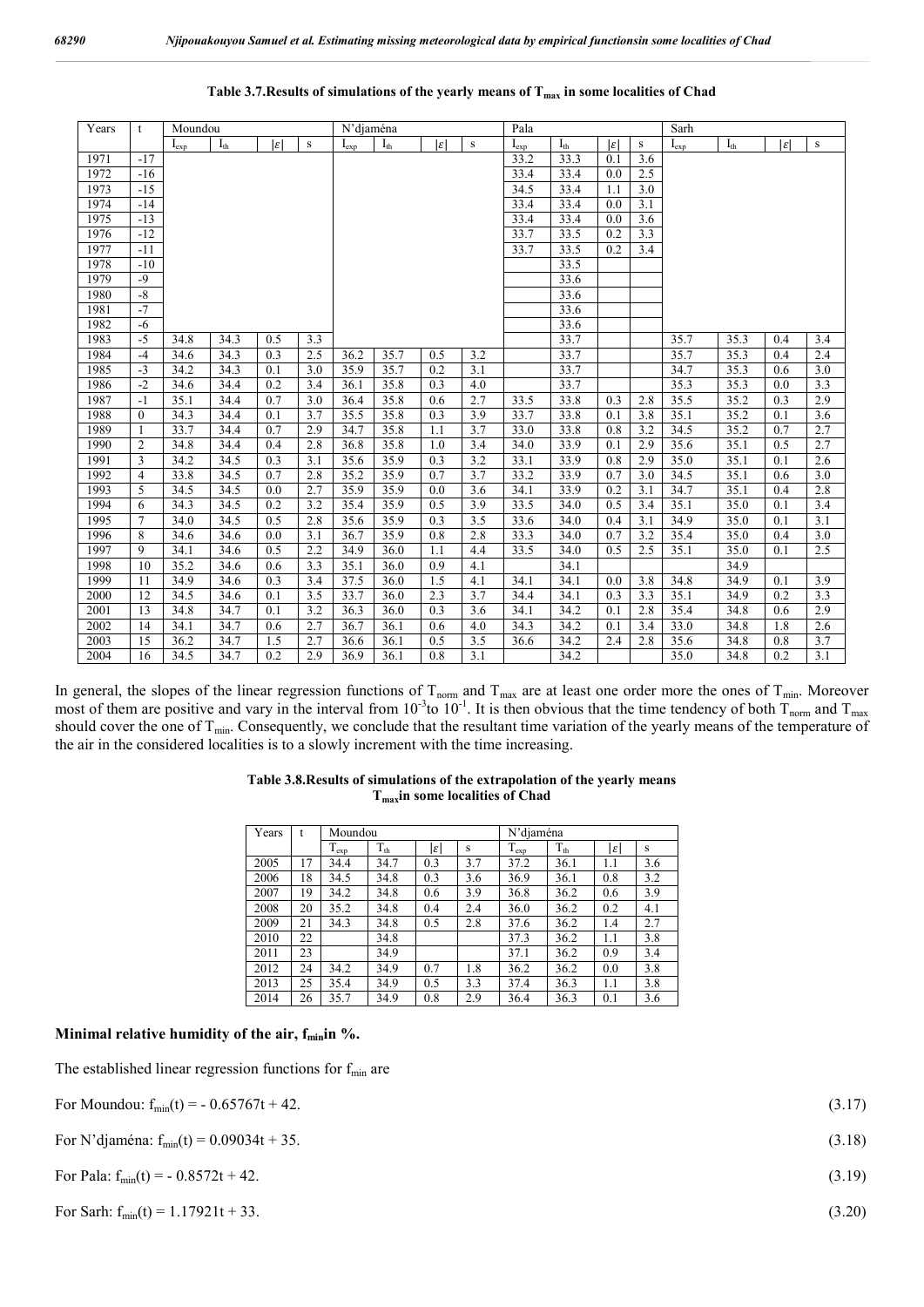The slopes of these functions are negative in Moundou and Pala and positive in N'djaména and Sarh. Their orders are in the interval  $10^{-2} - 10^{1}$ . In the localities where the slopes are positive (negative),  $f_{min}$  should increase (decrease) with the time increasing. The results of simulations by formulas  $(3.17) - (3.20)$  are in Table 3.9.It shows that  $f_{\text{min,exp}}$ ,  $f_{\text{min,th}}$  and sare of a same order, 10<sup>1</sup>, expressinga high time variability of this parameter. For a few years, the degree of fitness of the linear regression functions and those characteristics are of the same order, but in general the former is one order less the seconds. The intervals of variation of  $f_{\text{min,exp}}$  and  $f_{\text{min,th}}$  are: 25≤ $f_{\text{min,exp}}$ ≤62% and 28≤ $f_{\text{min,th}}$ ≤53% in Moundou, 18≤T<sub>min,exp</sub>≤48% and 28≤ $f_{\text{min,th}}$ ≤52% in N'djaména,  $32\leq f_{\text{min,exp}}\leq 54\%$  and  $31\leq f_{\text{min,th}}\leq 53\%$  in Pala,  $31\leq f_{\text{min,exp}}\leq 39\%$  and  $35\leq f_{\text{min,th}}\leq 36\%$  in Sarh. The results of simulations of the extrapolation of  $f_{min}$  are in Table 3.10. It shows that  $f_{min,exp}$ ,  $f_{min,th}$  and s are still of the same order. The degree of fitness still remains high, but less its corresponding standard deviation. Tables 3.9 and 3.10 show that while remaining less than  $f_{\text{min,exp}}$  and f<sub>min,th</sub>, the standard deviation is sometimes closer them indicating how wide if the interval of variability of the relative humidity of the air. This situation tells us that these models should be used with care as their estimations should be sufficiently different from the experimental value no matter the correctness of the interval of validity of both values.

| Years | t              | Moundou         |                 |                 |           | N'djaména       |                 |                 |        | Pala            |                 |                 |             | Sarh          |                 |                |                 |
|-------|----------------|-----------------|-----------------|-----------------|-----------|-----------------|-----------------|-----------------|--------|-----------------|-----------------|-----------------|-------------|---------------|-----------------|----------------|-----------------|
|       |                | $f_{exp}$       | $f_{th}$        | $ \varepsilon $ | ${\bf S}$ | $f_{exp}$       | $f_{th}$        | $ \varepsilon $ | $\,$ S | $f_{exp}$       | $f_{th}$        | $ \varepsilon $ | $\mathbf S$ | $f_{\rm exp}$ | $f_{th}$        | lεl            | ${\bf S}$       |
| 1971  | $-17$          |                 |                 |                 |           |                 |                 |                 |        | 53              | $\overline{53}$ | $\mathbf{0}$    | 23          |               |                 |                |                 |
| 1972  | $-16$          |                 |                 |                 |           |                 |                 |                 |        | 54              | $\overline{53}$ | $\mathbf{1}$    | 22          |               |                 |                |                 |
| 1973  | $-15$          |                 |                 |                 |           |                 |                 |                 |        | 50              | 52              | $\overline{2}$  | 23          |               |                 |                |                 |
| 1974  | $-14$          |                 |                 |                 |           |                 |                 |                 |        | 53              | 51              | $\overline{2}$  | 24          |               |                 |                |                 |
| 1975  | $-13$          | 61              | 53              | 8               | 20        |                 |                 |                 |        | 54              | 51              | $\overline{3}$  | 24          |               |                 |                |                 |
| 1976  | $-12$          | 62              | 52              | 10              | 18        |                 |                 |                 |        | 54              | 50              | $\overline{4}$  | 23          |               |                 |                |                 |
| 1977  | $-11$          | 59              | 51              | 8               | 21        |                 |                 |                 |        | 52              | 49              | 3               | 25          |               |                 |                |                 |
| 1978  | $-10$          | 62              | 51              | 11              | 22        |                 |                 |                 |        | 54              | 49              | 5               | 24          |               |                 |                |                 |
| 1979  | $-9$           |                 | 50              |                 |           |                 |                 |                 |        |                 | 48              |                 |             |               |                 |                |                 |
| 1980  | $-8$           |                 | 49              |                 |           |                 |                 |                 |        |                 | 47              |                 |             |               |                 |                |                 |
| 1981  | $-7$           |                 | 48              |                 |           |                 |                 |                 |        |                 | 47              |                 |             |               |                 |                |                 |
| 1982  | $-6$           |                 | 47              |                 |           |                 |                 |                 |        |                 | 46              |                 |             |               |                 |                |                 |
| 1983  | $-5$           | 38              | 46              | 8               | 18        |                 |                 |                 |        |                 | 45              |                 |             | 39            | 35              | $\overline{4}$ | 19              |
| 1984  | $-4$           | 35              | 45              | 10              | 17        | 18              | 28              | 10              | 10     |                 | 45              |                 |             | 31            | 35              | $\overline{4}$ | $\overline{17}$ |
| 1985  | $-3$           | 32              | 45              | 10              | 20        | 20              | 29              | 9               | 16     |                 | 44              |                 |             | 34            | 35              |                | 18              |
| 1986  | $-2$           | 34              | 44              | 10              | 20        | $\overline{21}$ | $\overline{31}$ | 10              | 19     |                 | 43              |                 |             | 34            | 35              |                | 19              |
| 1987  | $-1$           | 33              | 43              | 10              | 21        | 33              | 32              | 1               | 20     |                 | 43              |                 |             | 34            | 35              | $\mathbf{1}$   | 20              |
| 1988  | $\Omega$       | 34              | 42              | 8               | 21        | 44              | 33              | 11              | 25     | 33              | 42              | 9               | 24          | 35            | 35              | $\theta$       | 20              |
| 1989  | 1              | 51              | 41              | 10              | 32        | 42              | 34              | 8               | 24     |                 | 41              |                 |             | 31            | 35              | $\overline{4}$ | 20              |
| 1990  | $\overline{2}$ | 30              | 40              | 10              | 18        | 28              | 35              | $\overline{7}$  | 17     | 35              | 41              | 6               | 21          | 35            | 35              | $\theta$       | $\overline{17}$ |
| 1991  | 3              | 34              | 39              | 5               | 50        | 44              | 37              | $\overline{7}$  | 25     | 36              | 40              | $\overline{4}$  | 25          | 37            | 35              | $\overline{2}$ | 18              |
| 1992  | $\overline{4}$ | $\overline{31}$ | 39              | 8               | 21        | 43              | 38              | 5               | 24     | 34              | 39              | 5               | 22          | 38            | $\overline{35}$ | $\overline{3}$ | 20              |
| 1993  | 5              | 32              | 38              | 6               | 17        | 45              | 39              | 6               | 21     | 33              | 39              | 6               | 22          | 37            | 35              | $\overline{c}$ | 18              |
| 1994  | 6              | 31              | 37              | 6               | 20        | 43              | 40              | 3               | 26     | 33              | 38              | 5               | 23          | 38            | 36              | 2              | 21              |
| 1995  | $\overline{7}$ | 43              | 36              | $\overline{7}$  | 25        | 46              | 41              | 5               | 22     | 32              | 37              | 5               | 22          | 36            | 36              | $\theta$       | 19              |
| 1996  | 8              | 52              | $\overline{35}$ | 17              | 22        | 42              | 42              | $\mathbf{0}$    | 22     | $\overline{35}$ | $\overline{37}$ | $\overline{2}$  | 23          | 38            | 36              | $\overline{2}$ | $\overline{20}$ |
| 1997  | 9              |                 | 34              |                 |           | 43              | 44              | $\mathbf{1}$    | 23     | 40              | 36              | $\overline{4}$  | 22          | 39            | 36              | 3              | 21              |
| 1998  | 10             |                 | 33              |                 |           | 46              | 45              | $\mathbf{1}$    | 25     | 35              | $\overline{35}$ | $\mathbf{0}$    | 23          | 36            | 36              | $\theta$       | 21              |
| 1999  | 11             |                 | $\overline{33}$ |                 |           | 47              | 46              |                 | 25     | 36              | 35              | 1               | 23          | 38            | 36              | $\overline{2}$ | 20              |
| 2000  | 12             | 33              | 32              | 1               | 22        | 46              | 47              | -1              | 22     | 36              | 34              | 2               | 21          | 33            | 36              | 3              | 19              |
| 2001  | 13             | 34              | 31              | 3               | 21        | 45              | 48              | 3               | 21     | 54              | 33              | 21              | 35          | 39            | 36              | 3              | 22              |
| 2002  | 14             | 37              | 30              | $\tau$          | 20        | 47              | 50              | 3               | 24     | 34              | 33              | -1              | 21          | 34            | 36              |                | 18              |
| 2003  | 15             | 25              | 29              | $\overline{4}$  | 19        | 47              | 51              | $\overline{4}$  | 21     |                 | $\overline{32}$ |                 |             | 35            | 36              |                | 2035            |
| 2004  | 16             | $\overline{35}$ | 28              | $\tau$          | 21        | 48              | 52              | $\overline{4}$  | 26     |                 | $\overline{31}$ |                 |             | 35            | 36              |                | 21              |

| Table 3.9. Results of simulations of the yearly means of f <sub>min</sub> in some localities of Chad |  |  |
|------------------------------------------------------------------------------------------------------|--|--|
|------------------------------------------------------------------------------------------------------|--|--|

### Table 3.10. Results of simulations of the extrapolation of the yearly means of f<sub>min</sub> in some localities of Chad

| Years | t     | Moundou   |          |     |        | Pala      |          |                |    | Sarh      |          |                |    |
|-------|-------|-----------|----------|-----|--------|-----------|----------|----------------|----|-----------|----------|----------------|----|
|       |       | $f_{exp}$ | $f_{th}$ | lεl | $\,$ s | $f_{exp}$ | $f_{th}$ | lεl            | S  | $f_{exp}$ | $f_{th}$ | lεl            | S  |
| 1961  | $-27$ |           |          |     |        | 49        | 60       | 11             | 25 |           |          |                |    |
| 1962  | $-26$ |           |          |     |        | 53        | 59       | 6              | 23 |           |          |                |    |
| 1963  | $-25$ |           |          |     |        | 52        | 58       | 6              | 24 |           |          |                |    |
| 1964  | $-24$ |           |          |     |        | 53        | 58       | 5              | 22 |           |          |                |    |
| 1965  | $-23$ |           |          |     |        | 53        | 57       | 4              | 22 |           |          |                |    |
| 1966  | $-22$ |           |          |     |        | 55        | 56       | 1              | 19 |           |          |                |    |
| 1967  | $-21$ |           |          |     |        | 54        | 56       | $\overline{2}$ | 24 |           |          |                |    |
| 1968  | $-20$ |           |          |     |        | 56        | 55       | 1              | 25 |           |          |                |    |
| 1969  | $-19$ |           |          |     |        | 54        | 54       | $\mathbf{0}$   | 26 |           |          |                |    |
| 1970  | $-18$ |           |          |     |        | 52        | 54       | $\overline{2}$ | 25 |           |          |                |    |
|       |       |           |          |     |        |           |          |                |    |           |          |                |    |
|       |       |           |          |     |        |           |          |                |    |           |          |                |    |
| 2005  | 17    | 40        | 27       | 13  | 21     |           |          |                |    | 35        | 37       | $\overline{c}$ | 20 |
| 2006  | 18    | 37        | 27       | 10  | 23     |           |          |                |    | 36        | 37       | 1              | 21 |
| 2007  | 19    | 34        | 26       | 8   | 25     |           |          |                |    | 36        | 37       | 1              | 20 |
| 2008  | 20    | 26        | 25       | 1   | 15     |           |          |                |    | 35        | 37       | $\overline{c}$ | 18 |
| 2009  | 21    | 38        | 24       | 14  | 20     |           |          |                |    | 33        | 37       | 4              | 19 |
| 2010  | 22    |           |          |     |        |           |          |                |    | 35        | 37       | $\overline{c}$ | 20 |
| 2011  | 23    |           |          |     |        |           |          |                |    | 30        | 37       | $\overline{7}$ | 20 |
| 2012  | 24    |           |          |     |        |           |          |                |    | 44        | 37       | 7              | 20 |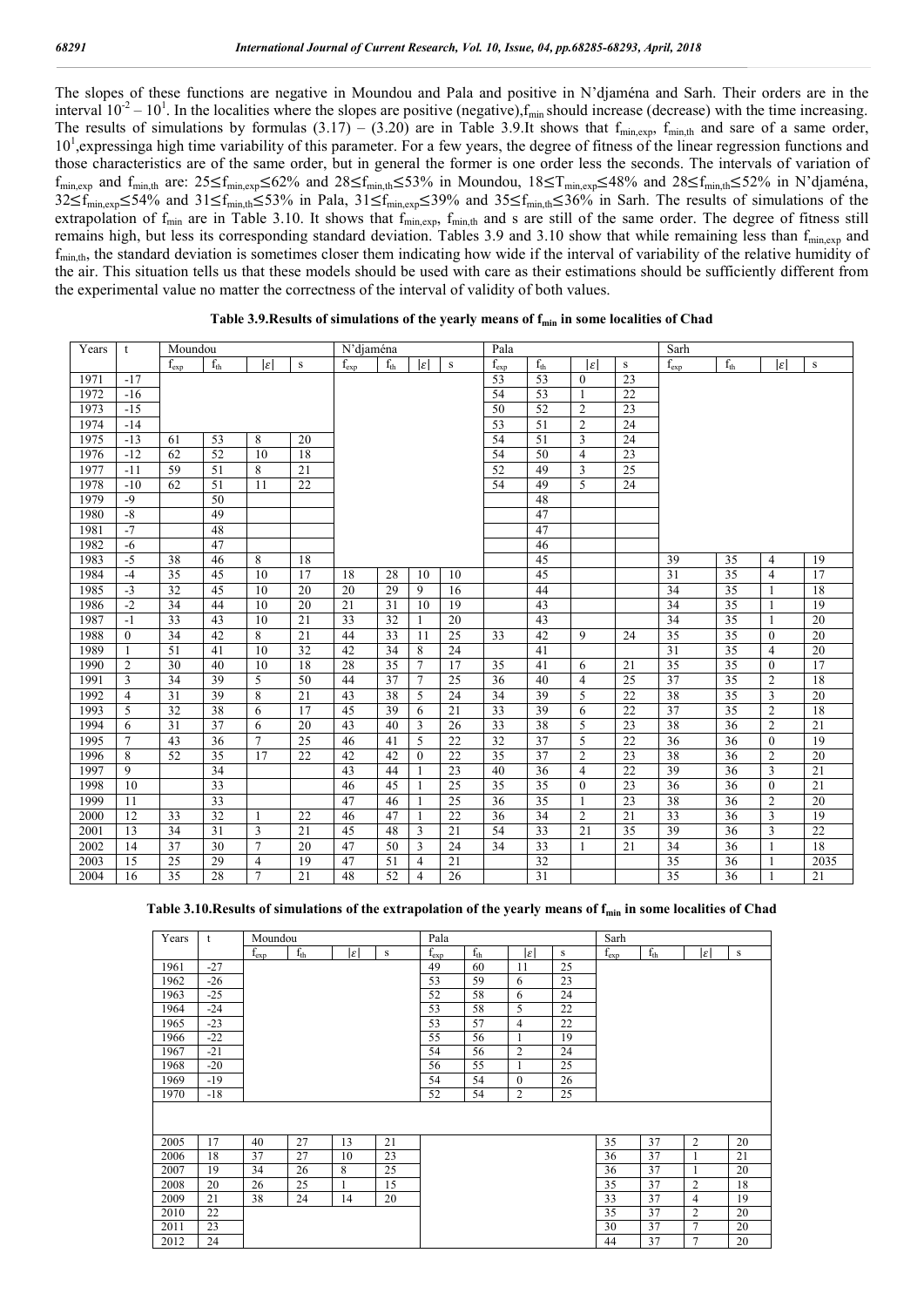|      |          | Moundou   |          |                 |    | N'djaména     |          |                |    | Pala      |          |                |    | Sarh      |          |                 |    |  |
|------|----------|-----------|----------|-----------------|----|---------------|----------|----------------|----|-----------|----------|----------------|----|-----------|----------|-----------------|----|--|
|      |          | $I_{exp}$ | $f_{th}$ | $ \varepsilon $ | s  | $f_{\rm exp}$ | $f_{th}$ | lεl            | s  | $f_{exp}$ | $f_{th}$ | $\varepsilon$  | S  | $I_{exp}$ | $f_{th}$ | $ \varepsilon $ | s  |  |
| 1983 | $-5$     | 87        | 80       | 7               | 18 | 64            | 56       | 8              | 23 |           |          |                |    | 81        | 77       | 4               | 21 |  |
| 1984 | $-4$     | 87        | 80       | $\tau$          | 14 | 53            | 56       | 3              | 21 |           |          |                |    | 76        | 78       | $\overline{2}$  | 23 |  |
| 1985 | $-3$     | 77        | 80       | 3               | 23 | 53            | 57       | 4              | 27 |           |          |                |    | 77        | 78       |                 | 24 |  |
| 1986 | $-2$     | 78        | 79       |                 | 20 | 57            | 57       | $\mathbf{0}$   | 26 |           |          |                |    | 77        | 78       |                 | 21 |  |
| 1987 | -1       | 75        | 79       | 4               | 21 | 53            | 58       | 5              | 26 |           |          |                |    | 76        | 78       | $\overline{2}$  | 23 |  |
| 1988 | $\Omega$ | 78        | 79       |                 | 21 | 61            | 58       | 3              | 27 | 63        | 64       |                | 29 | 78        | 78       | $\theta$        | 22 |  |
| 1989 |          | 75        | 79       | 4               | 25 | 57            | 58       |                | 26 | 59        | 64       | 5              | 28 | 75        | 78       | 3               | 21 |  |
| 1990 | 2        | 77        | 79       | 2               | 23 | 55            | 59       | 4              | 26 | 66        | 64       | $\overline{2}$ | 28 | 77        | 78       |                 | 22 |  |
| 1991 | 3        | 79        | 78       |                 | 22 | 61            | 59       | $\overline{2}$ | 28 | 69        | 64       | 5              | 31 | 80        | 78       | $\overline{2}$  | 19 |  |
| 1992 | 4        | 75        | 78       | 3               | 25 | 59            | 60       |                | 26 | 65        | 64       |                | 29 | 80        | 78       | $\overline{2}$  | 21 |  |
| 1993 | 5        | 76        | 78       | 2               | 22 | 58            | 60       | $\overline{2}$ | 25 | 65        | 64       |                | 31 | 81        | 79       | $\overline{2}$  | 20 |  |
| 1994 | 6        | 78        | 78       | $\theta$        | 23 | 60            | 61       |                | 27 | 64        | 64       | $\theta$       | 30 | 78        | 79       |                 | 22 |  |
| 1995 |          | 78        | 77       |                 | 21 | 63            | 61       | $\overline{2}$ | 24 | 62        | 64       | $\overline{2}$ | 12 | 81        | 79       | $\overline{2}$  | 21 |  |
| 1996 | 8        |           | 77       |                 |    | 60            | 61       |                | 25 | 61        | 64       | 3              | 29 | 84        | 79       | 5               | 17 |  |
| 1997 | 9        |           | 77       |                 |    | 61            | 62       |                | 27 | 68        | 64       | 4              | 27 | 81        | 79       | $\overline{2}$  | 21 |  |
| 1998 | 10       |           | 77       |                 |    | 62            | 62       | $\Omega$       | 27 | 63        | 64       |                | 28 | 79        | 79       | $\Omega$        | 21 |  |
| 1999 | 11       |           | 77       |                 |    | 66            | 63       | 3              | 24 | 66        | 64       | $\overline{2}$ | 29 | 82        | 79       | 3               | 17 |  |
| 2000 | 12       | 76        | 76       | $\theta$        | 23 | 64            | 63       |                | 23 | 67        | 64       | 3              | 25 | 79        | 79       | $\Omega$        | 19 |  |
| 2001 | 13       | 79        | 76       | 3               | 20 | 65            | 64       |                | 22 | 66        | 65       |                | 30 | 83        | 80       | 3               | 18 |  |
| 2002 | 14       | 80        | 76       | 4               | 20 | 63            | 64       |                | 22 | 60        | 65       | 5              | 27 | 78        | 80       | $\overline{2}$  | 17 |  |
| 2003 | 15       | 71        | 76       | 5               | 23 | 64            | 64       | $\mathbf{0}$   | 24 |           | 65       |                |    | 76        | 80       | 4               | 21 |  |
| 2004 | 16       | 79        | 75       | 4               | 20 | 62            | 65       | 3              | 24 |           | 65       |                |    | 78        | 80       | $\overline{2}$  | 21 |  |

## Table 3.11. Results of simulation of the yearly means of f<sub>max</sub> in some localities of Chad

| Table 3.12. Results of simulations of the forward extrapolations of the |  |
|-------------------------------------------------------------------------|--|
| yearly means of the $T_{\text{max}}$ in some localities of Chad         |  |

| Years |    |               | Moundou  |                 |    | N'diaména |          |    |    | Sarh          |          |          |    |  |  |
|-------|----|---------------|----------|-----------------|----|-----------|----------|----|----|---------------|----------|----------|----|--|--|
|       |    | $_{\rm lexp}$ | $f_{th}$ | $ \mathcal{E} $ | S  | $I_{exp}$ | $f_{th}$ | ıε | s  | $f_{\rm exp}$ | $f_{th}$ | ائ       | S  |  |  |
| 2005  | 18 | 85            | 75       | 10              | 15 | 61        | 65       | 4  | 25 | 79            | 80       |          | 20 |  |  |
| 2006  | 19 | 77            | 75       | ↑               | 20 | 62        | 66       | 4  | 25 | 78            | 80       | ↑        | 20 |  |  |
| 2007  | 20 | 72            | 75       | 3               | 25 | 62        | 66       | 4  | 25 | 80            | 80       | $\theta$ | 18 |  |  |
| 2008  | 21 | 65            | 75       | 10              | 23 | 63        | 66       | 3  | 23 | 79            | 80       |          | 19 |  |  |
| 2009  | 22 | 82            | 74       | 8               | 17 | 57        | 67       | 10 | 27 | 79            | 81       | 2        | 16 |  |  |
| 2010  | 23 |               |          |                 |    | 61        | 67       | 6  | 26 | 78            | 81       | 3        | 19 |  |  |
| 2011  | 24 |               |          |                 |    | 58        | 68       | 10 | 26 | 74            | 81       | π        | 18 |  |  |
| 2012  | 25 |               |          |                 |    | 61        | 68       | ⇁  | 27 | 80            | 81       |          | 20 |  |  |
| 2013  | 26 |               |          |                 |    | 62        | 69       | ⇁  | 22 | 85            | 81       | 4        | 17 |  |  |
| 2014  | 27 |               |          |                 |    | 58        | 69       | 11 | 23 |               |          |          |    |  |  |

### **Maximal relative humidity of the air, f<sub>max</sub> in %**

#### **The established linear regression functions for fmax are.**

| For Moundou: $f_{max}(t) = -0.2189t + 89$ .  | (3.21) |
|----------------------------------------------|--------|
| For N'djaména: $f_{max}(t) = 0.4241t + 58$ . | (3.22) |
| For Pala: $f_{max}(t) = 0.03929t + 64$ .     | (3.23) |
| For Sarh: $f_{max}(t) = 0.1191t + 78$ .      | (3.24) |

The slopes of these functions are small and positive except in Moundou. Their orders are in the interval  $10^{-2} - 10^{-1}$ . It indicates that the time tendency of this parameter is to a slight increment with the time increasing, except in Moundou where it decreases. Analyzing the slopes in formulas  $(3.17) - (3.20)$  and  $(3.21) - (3.24)$  tells that the resulting time tendency of the relative humidity of the air in the considered localities is to a slow increment with the time increasing. The results of simulations by formulas (3.21) (  $(3.24)$  are presented in Table 3.11. It shows that the order of  $f_{\text{max,exp}}$ ,  $f_{\text{max,th}}$  and their corresponding standard deviation is almost the same and equal to  $10<sup>1</sup>$ .

Sometimes their values are closer ones to others confirming that the relative humidity of the air has a high time variability. The intervals of variation of  $f_{\text{max,exp}}$  and  $f_{\text{max,th}}$  are:  $71 \le f_{\text{max,exp}} \le 87\%$  and  $75 \le f_{\text{max,th}} \le 80\%$  in Moundou,53≤T<sub>max,exp</sub>≤66% and 56≤fmax,th≤65% in N'djaména,59≤fmax,exp≤69% and 64≤fmax,th≤65% in Pala,75≤fmax,exp≤83% and 77≤fmax,th≤80% in Sarh. The results of simulations of the extrapolation of  $f_{max}$  by formulas (3.21) – (3.24) are presented in Table 3.12. It shows  $f_{max,exp}$ ,  $f_{max,th}$ and their corresponding standard deviation are still of the same order while the degree of fitness is one order less than its corresponding standard deviation. This study indicates that in general these models are carefully usable for estimation missing meteorological data of the relative humidity of the air in chronological series.